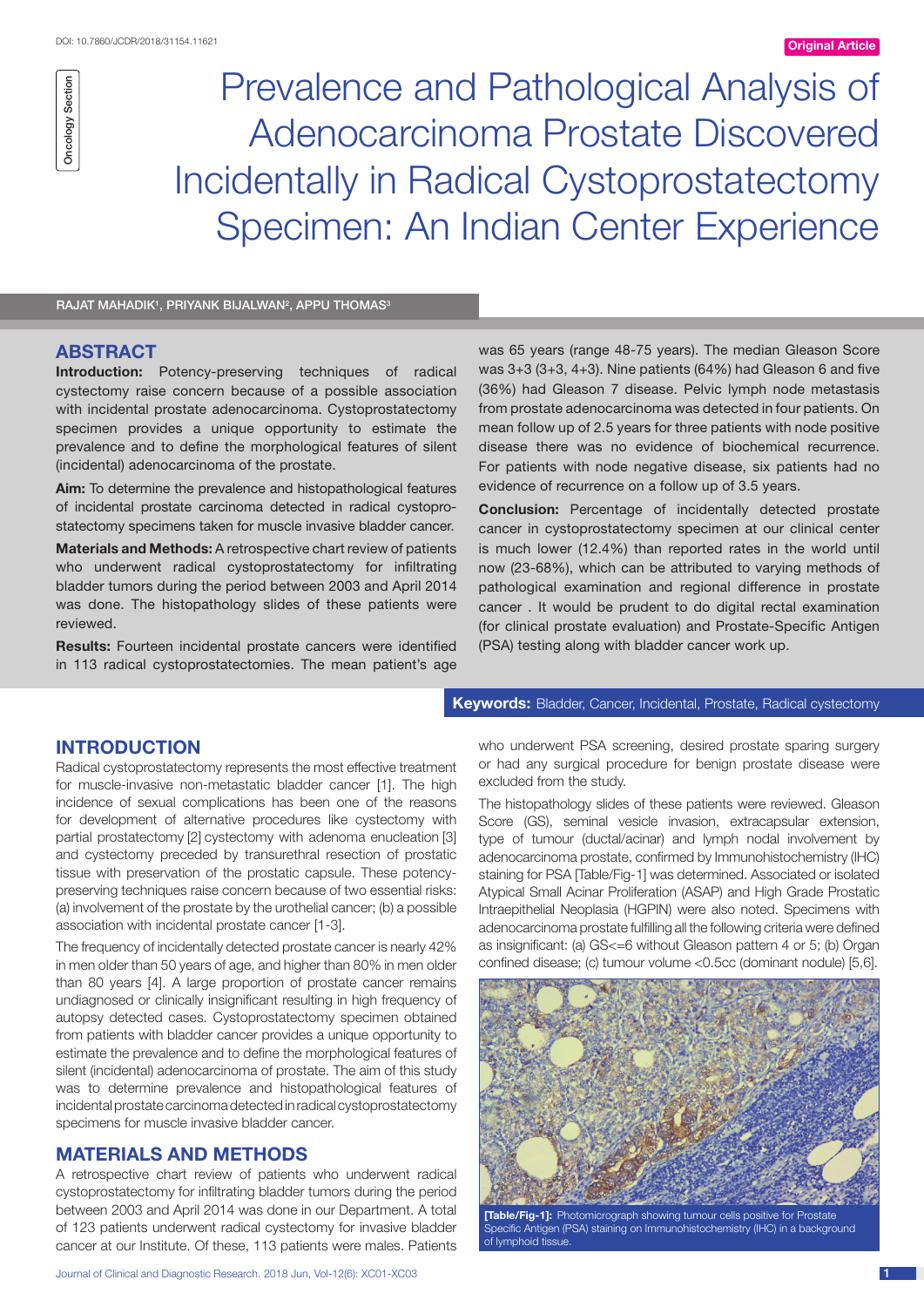#### **STATISTICAL ANALYSIS**

Continuous variables were expressed as mean±standard deviation, whereas categorical variables were expressed as frequency and percentage.

#### **RESULTS**

Adenocarcinoma prostate was detected in 14 out of 113 specimens with an overall prevalence of 12.4%. Eight of these patients had received neoadjuvant chemotherapy with Gemcitabine and Carboplatin for bladder cancer. The mean patient's age was 65 years (range 48-75 years). The median Gleason Score was 3+3 (3+3, 4+3); (64%) had GS of 3+3, three patients (22%) had a GS of 3+4 and two (14%) had GS 4+3. As per Tumour (T) stage, seven patients (50%) had T2c and four patients (29%) had T2a disease. Three patients had locally advanced disease, one with seminal vesical invasion (GS 3+3) and two patients with extra prostatic extension [Table/Fig-2].

Pelvic lymph node metastasis from adenocarcinoma prostate was detected in four patients, which was confirmed with PSA staining of the nodes [Table/Fig-1]. None of these patients had evidence of metastatic lymph nodes on Computerized Tomography of abdomen and pelvis (CT). Two of these patients had GS 3+4, with T2b and T3a disease respectively. One patient had GS 4+3 and T2c disease. One patient with LN metastasis had GS 3+3 with SV invasion on one side. Two of these patients had received neoadjuvant chemotherapy with gemcitabine and carboplatin [Table/ Fig-2]. Four patients had ASAP and 1 had diffuse high grade PIN with no evidence of carcinoma prostate. 10 out of 14 patients with Carcinoma prostate (CaP) had associated diffuse high grade PIN on HPE. As per the definition of significant tumour given by Ohori and Epstein et al., 64% of all incidental CaP were significant in our study [Table/Fig-3] [5,6].

One patient expired in the post-operative period due to ureteric anastomotic leak leading to sepsis and Multi Organ Dysfunction (MODS). 3 out of 4 patients with Lymph Node (LN) positive CaP underwent medical or surgical castration (as per patient preference) and followed up 6 monthly with PSA. On a mean follow-up of 2.5±1.2 years, these patients had no evidence of disease progression (clinical or biochemical). One patient with LN positive CaP was followed up with serial PSA (patient refused therapy) and underwent castration after one year when there was PSA rise. Two patients lost to follow up. Of the remaining seven patients, one developed

| Age<br>(years)                                                                                                                                                                                                                                           | <b>T</b> staging<br>(UB) | Operative proce-<br>dure        | <b>HGPIN/</b><br><b>ASAP</b> | <b>Nodal</b><br>status | <b>Total</b><br>nodes<br>dissected | Peri-op<br><b>CT</b> |  |
|----------------------------------------------------------------------------------------------------------------------------------------------------------------------------------------------------------------------------------------------------------|--------------------------|---------------------------------|------------------------------|------------------------|------------------------------------|----------------------|--|
| 70                                                                                                                                                                                                                                                       | T3a                      | $RC+IC$                         | ASAP                         | N <sub>0</sub>         | 13                                 | ٧                    |  |
| 60                                                                                                                                                                                                                                                       | ТЗа                      | RC+ONB                          | ASAP                         | N <sub>0</sub>         | 19                                 | Υ                    |  |
| 72                                                                                                                                                                                                                                                       | T1                       | $RC+IC$                         | ASAP                         | N <sub>0</sub>         | 12                                 | N                    |  |
| 62                                                                                                                                                                                                                                                       | ТЗа                      | $RC+IC$                         | <b>HGPIN</b>                 | N <sub>0</sub>         | 14                                 | N                    |  |
| 62                                                                                                                                                                                                                                                       | T1                       | $RC+IC+$<br><b>URETHRECTOMY</b> | ASAP                         | N <sub>0</sub>         | 18                                 | Υ                    |  |
| <b>[Table/Fig-3]:</b> Isolated ASAP/HGPIN patient details.<br>HGPIN: High grade prostate intraepithelial neoplasm; ASAP: Atypical small acinar proliferation;<br>RC: Radical cystectomy; ONB: Orthotopic neobladder; IC: Ileal conduit, CT: Chemotherapy |                          |                                 |                              |                        |                                    |                      |  |

adenocarcinoma stomach after 2 years. He underwent surgery and adjuvant chemotherapy for stomach cancer. On a mean follow-up of 3.5±1.5 years, the other six patients had no evidence of disease progression (clinical or biochemical) [Table/Fig-4].

| Node Positive (PSA positive) patients |                         |                                                       |                              |                                          |  |  |  |
|---------------------------------------|-------------------------|-------------------------------------------------------|------------------------------|------------------------------------------|--|--|--|
| <b>Total</b>                          | <b>Hormone Therapy</b>  |                                                       | Mean BCR free survival (n=4) |                                          |  |  |  |
| 4                                     | 3 (one patient refused) |                                                       | 2.5 years                    |                                          |  |  |  |
| Node negative patients                |                         |                                                       |                              |                                          |  |  |  |
| <b>Total</b>                          | Lost to follow up       | <b>Mortality</b>                                      |                              | <b>Mean BCR free</b><br>survival $(n=6)$ |  |  |  |
| 10                                    | 2                       | 2 (One non prostate)<br>cancer specific<br>mortality) |                              | 3.5 years                                |  |  |  |

**[Table/Fig-4]:** Follow-up of patients stratified as per pathological nodal status.

#### **DISCUSSION**

The frequency of incidentally discovered CaP in radical cystoprostatectomy specimens is extremely variable among the most relevant published series. In our study we noted the prevalence to be 12.4%. This is much lower than overall mean frequency in other series (range 23-68%) [7,8]. This variability can be explained by different pathological sampling protocols used. Ruffion et al., found a 51.0% rate of incidentally detected CaP, advocating the use of 2.5 mm prostate slices [8]. Similar results were seen in the study by Abbas et al., who examined prostatic tissue from 40 radical cystoprostatectomy specimens with serial step slices taken at 2 to 3-mm intervals [9]. On the other hand, variability can also be noted when considering those using a different pathologic examination protocol with 5-mm sections. Yang et al., reported rate

| Age (yrs)                                      | <b>T Staging</b><br>(UB) | <b>Operative</b><br>Procedure | GS      | <b>T Staging</b><br>(CaP) | <b>Nodal</b><br><b>Status</b> | Significant<br><b>Tumour</b> | <b>Diffuse</b><br><b>HGPIN</b> | Peri-op CT   | <b>Total Nodes</b> | PSA** (ng/<br>ml) | Bone scan |
|------------------------------------------------|--------------------------|-------------------------------|---------|---------------------------|-------------------------------|------------------------------|--------------------------------|--------------|--------------------|-------------------|-----------|
| 63                                             | T <sub>2a</sub>          | $RC+IC$                       | $3 + 3$ | T <sub>2</sub> a          | N <sub>0</sub>                | N                            | Y                              | N            | 15                 | 0.03              | <b>NA</b> |
| 71                                             | T <sub>2</sub> b         | RC+ONB                        | $3 + 4$ | T <sub>2c</sub>           | N1(PSA)                       | Υ                            | Y                              | $\mathsf{N}$ | 16                 | 0.2               | Negative  |
| 67                                             | T1                       | $RC+IC$                       | $3 + 3$ | T3b                       | N <sub>1</sub> (PSA)          | Y                            | Y                              | $\mathsf{N}$ | 15                 | 0.1               | Negative  |
| 75                                             | yT0                      | $RC+IC$                       | $3 + 4$ | ТЗа                       | N1(PSA)                       | Y                            | Y                              | Y            | 16                 | 0.01              | Negative  |
| 58                                             | T1G3                     | $RC+IC$                       | $3 + 3$ | T <sub>3a</sub>           | N <sub>0</sub>                | Υ                            | Y                              | Y            | 14                 | 0.05              | <b>NA</b> |
| 70                                             | yT0                      | $RC+IC$                       | $3 + 4$ | T <sub>2c</sub>           | N <sub>0</sub>                | Y                            | $\mathsf{N}$                   | Υ            | 11                 | 0.001             | <b>NA</b> |
| 48                                             | T4a                      | $RC+IC$                       | $3 + 3$ | T2a                       | N <sub>0</sub>                | $\mathsf{N}$                 | $\mathsf{N}$                   | Y            | 15                 | 0.035             | <b>NA</b> |
| 49                                             | T <sub>2a</sub>          | $RC+NB$                       | $3 + 3$ | T2a                       | N <sub>0</sub>                | $\mathsf{N}$                 | N                              | N            | 17                 | 0.004             | <b>NA</b> |
| 73                                             | T <sub>2</sub> b         | $RC+IC$                       | $3 + 3$ | T <sub>2</sub> a          | N <sub>0</sub>                | Υ                            | Y                              | Y            | 13                 | 0.1               | <b>NA</b> |
| 73                                             | T <sub>4</sub> a         | $RC+IC$                       | $3 + 3$ | T <sub>2a</sub>           | N <sub>0</sub>                | $\mathsf{N}$                 | Y                              | N            | 11                 | 0.02              | <b>NA</b> |
| 71                                             | T <sub>4</sub> a         | $RC+CU$                       | $3 + 3$ | T <sub>2c</sub>           | N <sub>0</sub>                | Υ                            | Y                              | Y            | $\overline{7}$     | 0.1               | <b>NA</b> |
| 72                                             | T1                       | $RC+IC$                       | $3 + 3$ | T <sub>2c</sub>           | N <sub>0</sub>                | $\mathsf{N}$                 | Y                              | $\mathsf{N}$ | 12                 | 0.008             | <b>NA</b> |
| 64                                             | ТЗа                      | $RC+CU$                       | $4 + 3$ | T <sub>2c</sub>           | N <sub>0</sub>                | Υ                            | Y                              | Y            | 16                 | 0.12              | <b>NA</b> |
| 58<br><b>Service Committee Committee</b><br>-- | T1                       | RC+ONB                        | $4 + 3$ | T <sub>2c</sub>           | N <sub>1</sub> (PSA)          | Υ                            | Y                              | Υ            | 15                 | 0.1               | Negative  |

**[Table/Fig-2]:** Characteristics of carcinoma prostate diagnosed incidentally in radical cystoprostatectomy specin

UB: Urinary bladder; GS: Gleason score; CaP: Carcinoma prostate; HGPIN: High grade prostate intraepithelial neoplasm; RC: Radical cystectomy; ONB: Orthotopic neobladder; IC: Ileal conduit; CU: Cutaneous ureterostomy; CT: Chemotherapy; PSA: Prostate specific antigen; NA: Non applicable .<br>After surgery